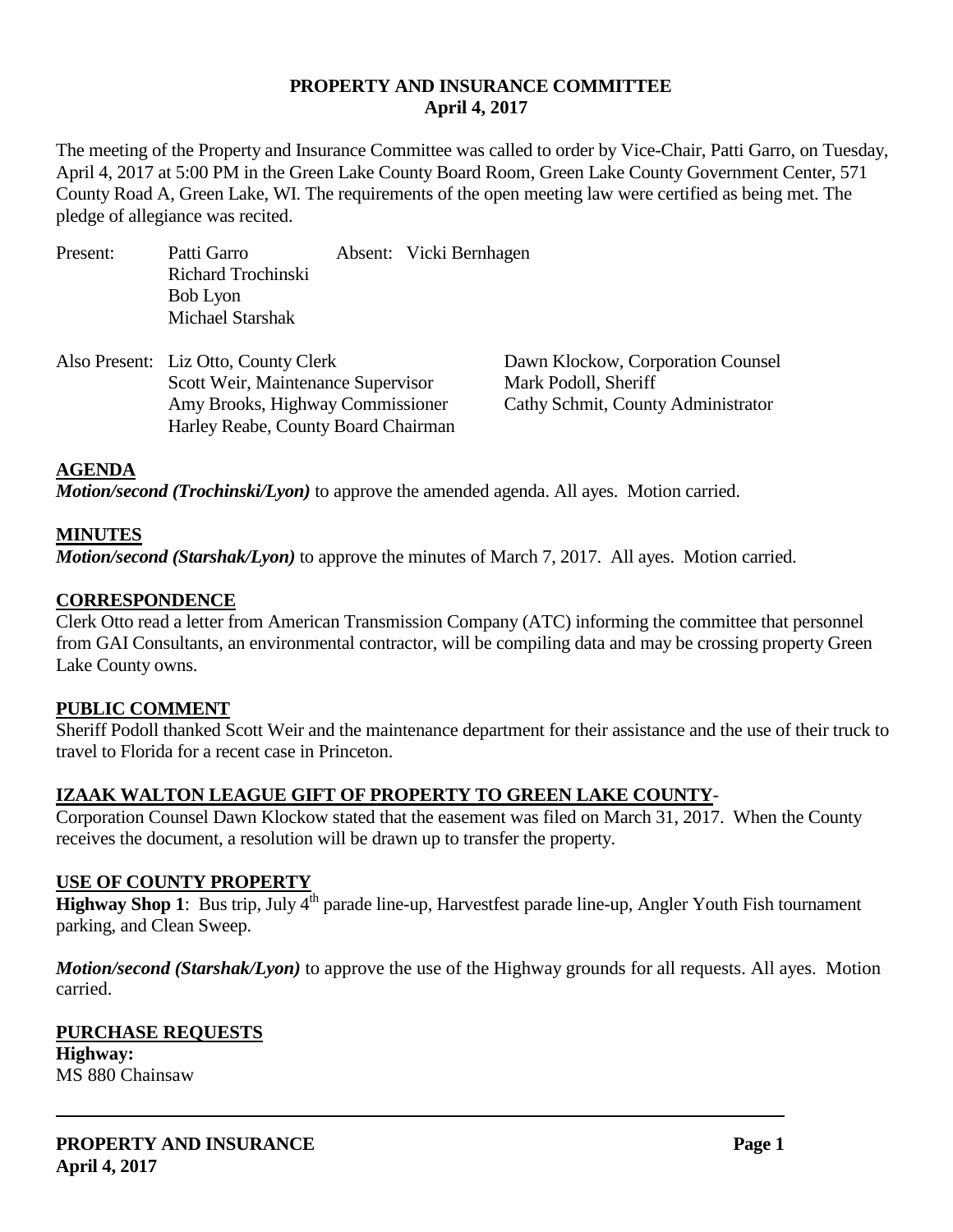#### • Bignell's Powersports, Inc  $$1,600.00$  - Recommended

• Integrity Lawn Service & Supply, Inc.  $$1,674.00$ 

Discussion held. *Motion/second (Lyon/Trochinski)* to approve the purchase of the chainsaw from Bignell's Powersports. All ayes. Motion carried.

Frost tooth attachment for excavator

- Roland Machinery **\$3,500.00** Recommended
- Brook's Tractor \$3,500.00

Discussion held. Roland is recommended due to faster delivery time. *Motion/second (Lyon/Trochinski)* to approve the purchase of frost tooth attachment for excavator from Roland Machinery. All ayes. Motion carried.

## **IT:**

Laptop for Drug Court Coordinator

 $\bullet$  SHI  $$1,376.72$ •  $CDW$  \$1,406.47

Discussion held. *Motion/second (Trochinski/Lyon)* to approve the purchase of a laptop for the Drug Court Coordinator from SHI. All ayes. Motion carried.

Laptops for UWEX (5)

• SHI  $$7,825.00$ • CDW \$7,860.00

Discussion held. *Motion/second (Starshak/Lyon)* to approve the purchase of five (5) laptops for UWEX from SHI. All ayes. Motion carried.

Laptops for Health Unit (2)

| $\bullet$ SHI                                                                                                                                                                                                                                                                                                                                                   |            |  | \$2,753.44                                                                                                                                                                                                                                                                                       |  |
|-----------------------------------------------------------------------------------------------------------------------------------------------------------------------------------------------------------------------------------------------------------------------------------------------------------------------------------------------------------------|------------|--|--------------------------------------------------------------------------------------------------------------------------------------------------------------------------------------------------------------------------------------------------------------------------------------------------|--|
| $\bullet$ CDW                                                                                                                                                                                                                                                                                                                                                   |            |  | \$2,924.16                                                                                                                                                                                                                                                                                       |  |
| $\lambda$ , and the set of $\lambda$ in $\lambda$ in $\lambda$ in $\lambda$ in $\lambda$ in $\lambda$ in $\lambda$ in $\lambda$ in $\lambda$ in $\lambda$ in $\lambda$ in $\lambda$ in $\lambda$ in $\lambda$ in $\lambda$ in $\lambda$ in $\lambda$ in $\lambda$ in $\lambda$ in $\lambda$ in $\lambda$ in $\lambda$ in $\lambda$ in $\lambda$ in $\lambda$ in | $\sqrt{2}$ |  | $\mathbf{r}$ and $\mathbf{r}$ and $\mathbf{r}$ and $\mathbf{r}$ and $\mathbf{r}$ and $\mathbf{r}$ and $\mathbf{r}$ and $\mathbf{r}$ and $\mathbf{r}$ and $\mathbf{r}$ and $\mathbf{r}$ and $\mathbf{r}$ and $\mathbf{r}$ and $\mathbf{r}$ and $\mathbf{r}$ and $\mathbf{r}$ and $\mathbf{r}$ and |  |

*Motion/second (Lyon/Trochinski)* to approve the purchase of two (2) laptops for the Health Unit from SHI. All ayes. Motion carried.

Avatar licenses (3) for HHS

• Netsmart \$2,924.16 (sole provider)

Discussion held. *Motion/second (Lyon/Trochinski)* to approve the purchase 3 Avatar licenses for HHS. All ayes. Motion carried.

## **MAINTENANCE:**

FHM 48" Ditch Bank Flail Mower with hammer blades

• BETSCO (sole distributor) \$1,979.99

*Motion/second (Starshak/Lyon)* to approve the purchase of flail mower from BETSCO. All ayes. Motion carried.

## **SHERIFF'S OFFICE:**

Sheriff Podoll stated that the purchase request for the 2017 Dodge Durango AWD which is on the agenda is being pulled for now.

2017 Dodge Ram 1500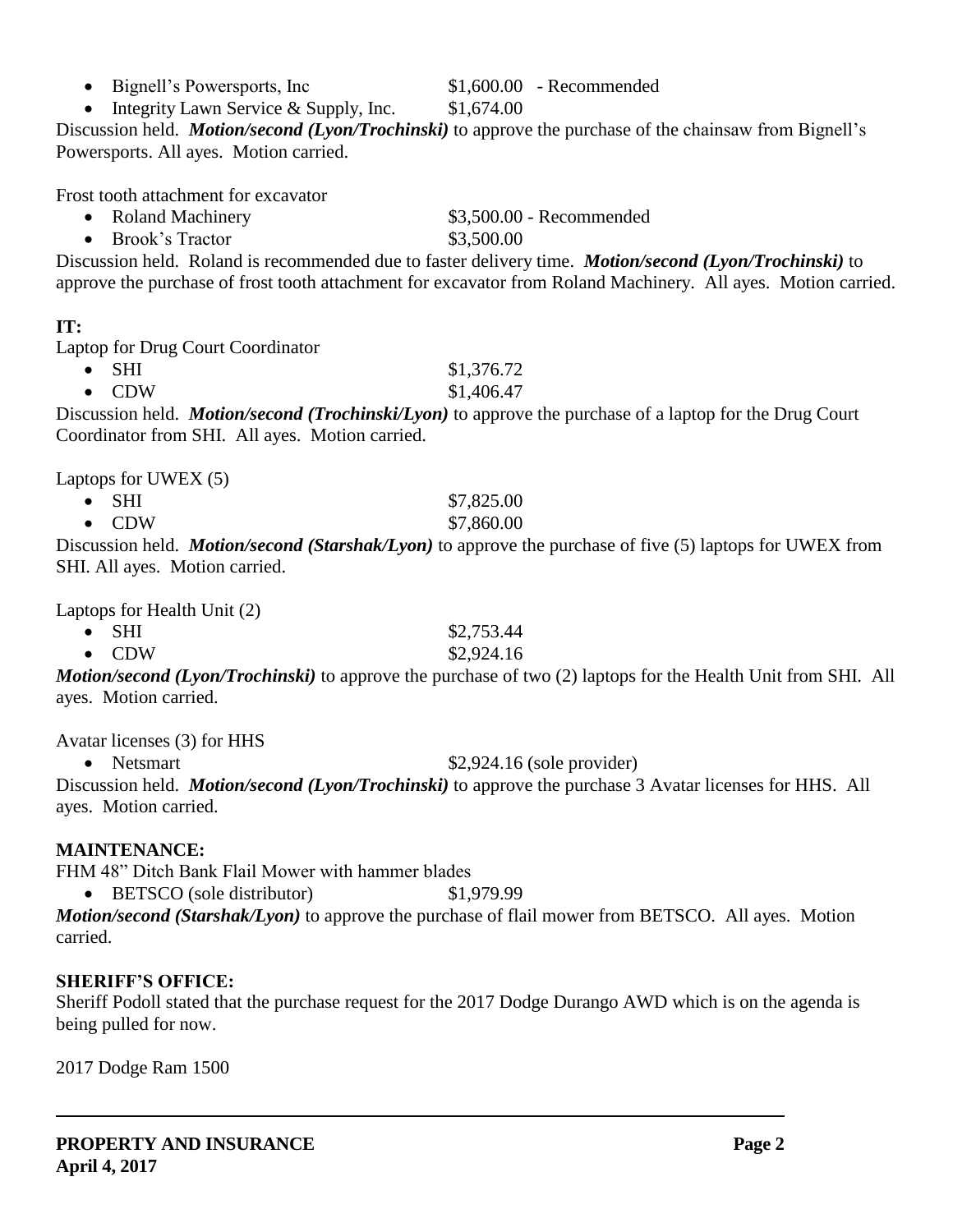Ewald's (sole vendor – state bid)  $$29,393.00$ 

Sheriff Podoll explained that this request has not been approved yet by the Judicial Law committee so if there are any issues it will be brought back to P&I. *Motion/second (Lyon/Trochinski)* to approve the purchase of 2017 Dodge Ram 1500 pending Judicial Law approval. All ayes. Motion carried.

## **RESOLUTIONS/ORDINANCES**

Resolution Relating to Outdoor Recreation Aids

Clerk Otto explained that this resolution is required by the Wisconsin Department of Natural Resources in order to submit the applications for the snowmobile related grants. Resolution 5-2015 is being rescinded because that resolution did not allow for the County Clerk to sign approved applications and it was being done in the past.

*Motion/second (Lyon/Trochinski)* to approve the resolution and send to County Board for final approval. All ayes. Motion carried.

## **HIGHWAY OFFICE RELOCATION**

Highway Commissioner Amy Brooks distributed a list of reasons to consider relocating the current highway offices. Discussion held. County Administrator Cathy Schmit stated that she would like the committee to start looking into options and budget constraints. No action taken.

## **WEST WING ACCESS THROUGH SECURITY**

County Board Chair Harley Reabe explained to the committee his opinion on the need for security for West Wing employees. Discussion held.

*Motion/second (Trochinski/Lyon)* to do research on options and cost implications of additional security. Starshak opposed. Motion carried.

# **GREEN LAKE MULTI USE TRAIL –** No update

# **LIGHTING AT ZOBEL PARK**

Supervisor Lyon inquired about the option of turning off some of the dusk to dawn lights at Zobel Park during some of the off season months in order to save money. Discussion held. Maintenance Supervisor Scott Weir will compile some figures and bring back to the committee.

# **MAINTENANCE REPORT**

The Report was submitted to the Committee.

• Monthly activities – The report was reviewed. Discussion held on IT reset alarms.

# **PARKS & RECREATION REPORT**

• The report was reviewed.

# **CLERKS REPORT** –

- The senior picnic which was approved at the March 7 meeting will not be taking place at Dodge Memorial park. Clerk Otto reached out to the contact at Madison East High School and received no response.
- Clerk Otto received a corrected letter from Aegis Corporation regarding the Worker's Comp premium refund in the amount of \$2,027.00 which the committee was informed of last month. The correct amount was \$11,604.00 which has already been received.
- Clerk Otto read an email regarding the CRAW (Catamaran Racing Association of Wisconsin) regatta